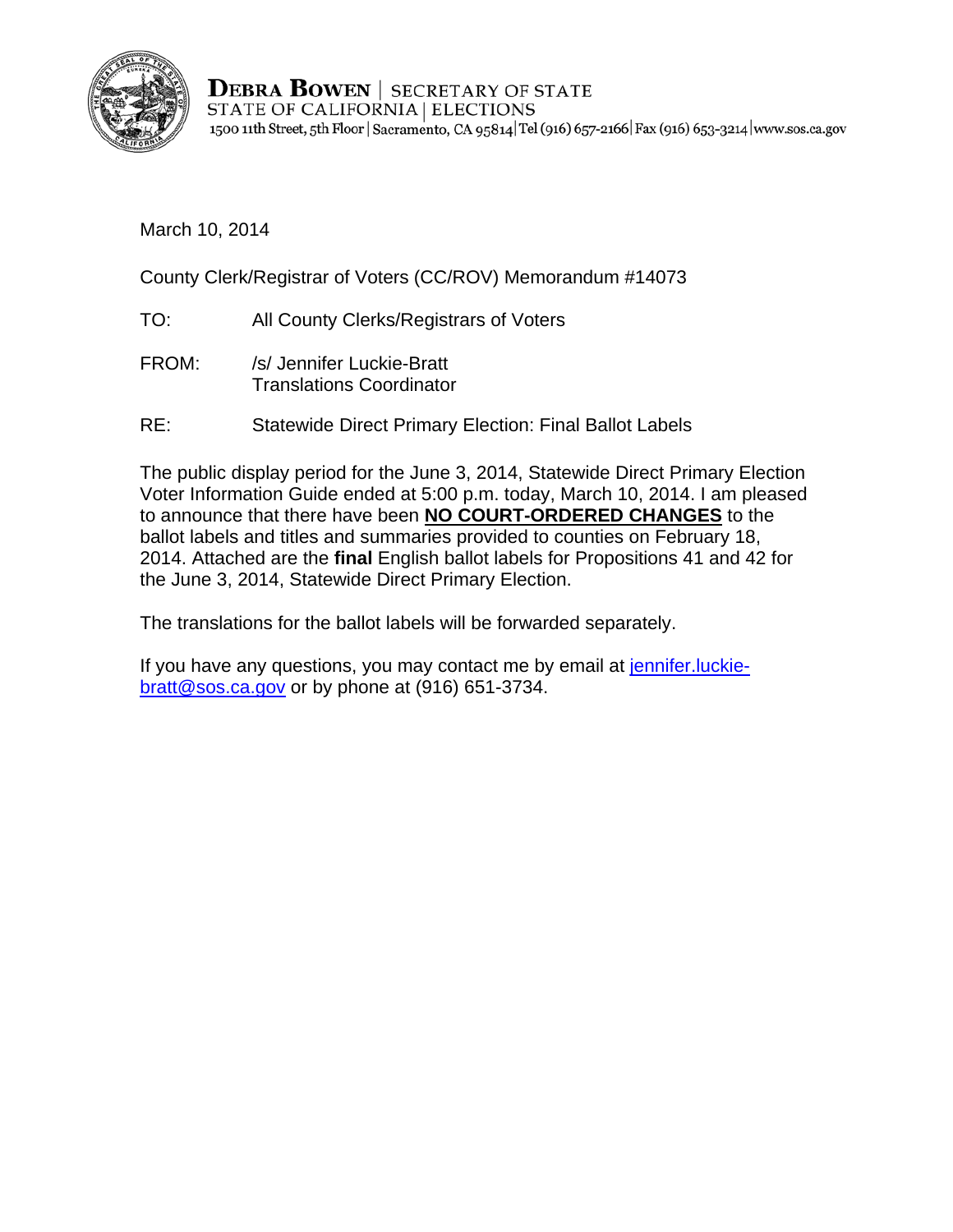## **BALLOT LABEL**

## **VETERANS HOUSING AND HOMELESS PREVENTION BOND ACT OF 2014.**

Authorizes \$600 million in general obligation bonds for affordable multifamily supportive housing to relieve homelessness, affordable transitional housing, affordable rental housing, or related facilities for veterans and their families. Fiscal Impact: Increased state bond costs averaging about \$50 million annually over 15 years.